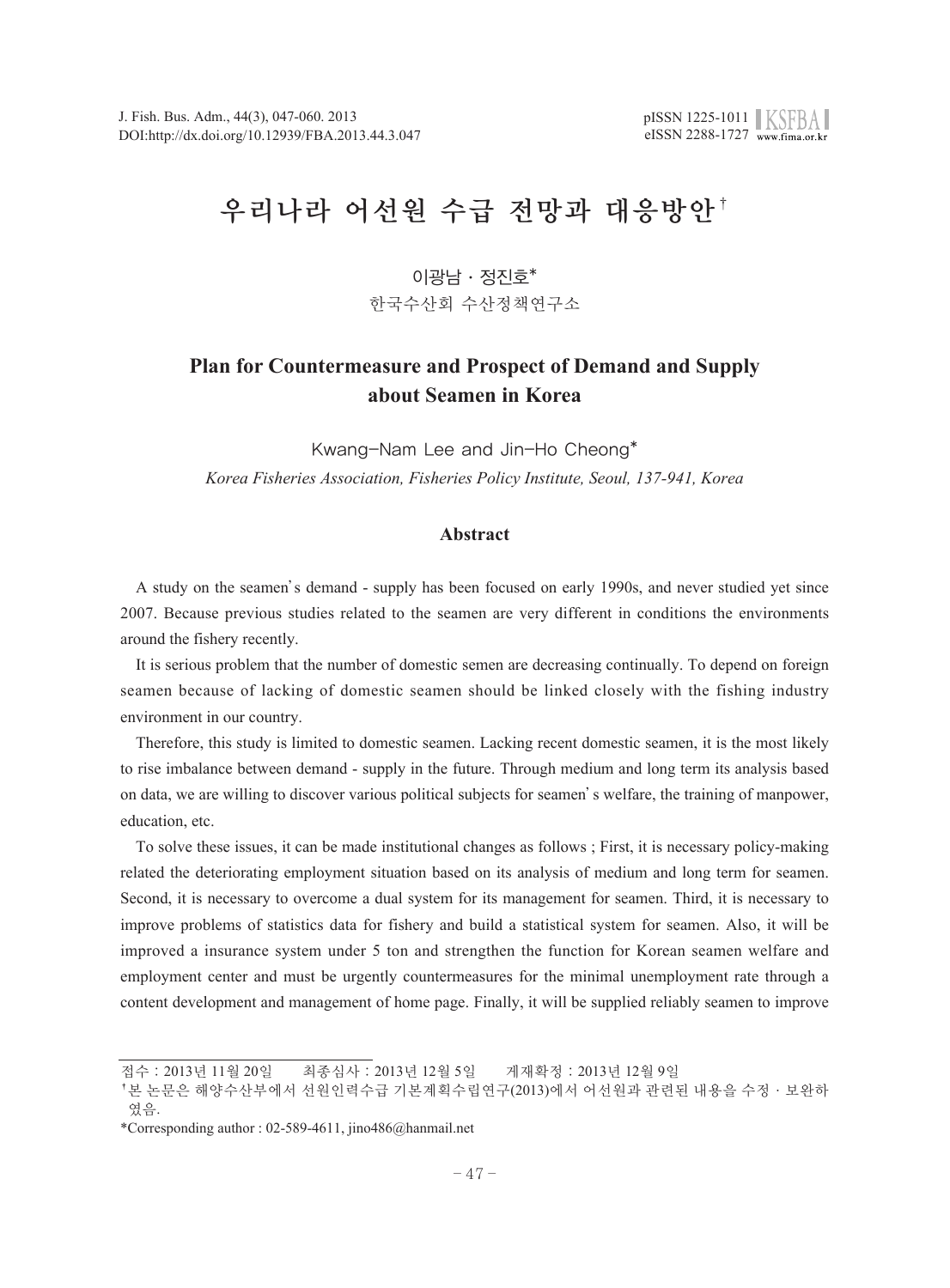a practice system for apprentices according to the international regulations(STCW-F) for fishery students.

Keywords : Seamen's demand-supply, Seamen's education, Seamen welfare, STCW-F, Statistics

# Ⅰ. 서 론

어선원 수급에 관한 연구는 1990년대 초에 집 중적으로 이루어졌으며, 2007년 이후로는 동 부 분에 연구가 미진한 상황이고, 기존 관련 연구들 은 최근의 수산업을 둘러싼 여건변화와 많은 차 이가 있어 현재 상황에서는 어선원 정책자료로 활용하기에는 많이 부족한 실정이다.

또한 1990년도 어선원 수는 53,272명에서 약 20년 동안 약 66%가 감소하여 2011년 기준 우리 나라의 어선원 수는 총 17,786명으로 파악되었 으며, 지속적인 감소추세를 보이고 있다.

이에 따라 어선원 수급의 어려움을 겪고 있는 20톤 이상 연근해어선에 대해 2007년 이후 수협 중앙회가 추천, 송입을 통해 외국인어선원이 공 급되고 있으며, 외국인 어선원 수는 2007년 1,740명, 2010년, 2,766명, 2011년 3,153명으로 점 차 증가하고 있다. 이러한 외국인 선원제도는 해 양수산부 고시 외국인선원 관리지침에 따라 수 협중앙회가 운영하고 있으며, 2007년 이후 산업 연수생제도가 폐지됨에 따라 2007년 6월 1일 이 후 외국인 선원제도가 시행되고 있다.

이와 같이 우리나라의 경우 어선원 부족으로 중국, 인도네시아, 베트남 등의 외국인 선원수가 증가하고 있는 반면, 국내 내국인 어선원 수는 계속 감소하는 현상을 보이고 있어 수산업의 심 각한 문제로 인식된다. 즉 언제까지 국내 어선원 수의 부족한 부문을 외국인 어선원에 의존해야 하는가는 수산업의 존립과 연계되어 있다고 해

도 과언이 아니다.

따라서 본 논문에서는 계속 감소하고 있는 국 내 어선원 수급에 한정하여 접근하였다. 국내어 선원 수는 현재도 부족하지만 향후 수급 불균형 이 이루질 우려가 매우 크므로 이에 대한 중장기 수급분석을 통하여 진단을 하고 이를 기초로 어 선원의 복지, 인력양성, 교육 등에 대한 다양한 정책 과제 발굴이 필요한 실정이다.

본 논문에서 분석대상은 선원법 제3조제1항 제2호 및 제3호''에 따라 20톤 미만의 어선 및 내 수면어선에 승무하는 어선원은 제외된다. 따라 서 연구대상 범위가 20톤 이상 연근해 및 원양어 업을 대상으로 하였고 어선원 수급 예측은 국내 어선원을 대상으로 분석하였다.

# Ⅱ. 우리나라 어선원 수급현황 및 문제점

#### 1. 어선원 변화추이

2011년 기준 우리나라 어선원 수는 총 17,786 명으로 지속적인 감소추이를 보이고 있으며, 1990년 53,272명에 비하여 35,486명(66.6%)가 감 소하였고, 2004년까지 빠른 속도로 감소하다 2004년 이후 감소폭이 다소 완화되고 있는 특징 을 보이고 있다(Fig. 1).

전체 어선원 중 원양어선의 어선원수의 비중 은 점차 줄고 있으며, 연근해어업의 어선원 비중 은 상대적으로 증가하는 것으로 분석된다. 원양 어업의 어선원 비중은 2003년도 15.6%였으나

<sup>1)</sup> 선원법에서 어선원이란「선원법」에 따른 대한민국 국적의 어선(20톤 이상)에서 근로를 제공하기 위하여 고용된 사람으로 정의할 수 있으며, 선장 및 해원(海員)으로 구분된다. 또한 해원은 직원(항해사, 기관장, 기 관사, 통신장, 통신사, 운항장 및 운항사 등)과 부원을 포함. 어선의 경우 예비원은 두지 않으므로 미포함한다.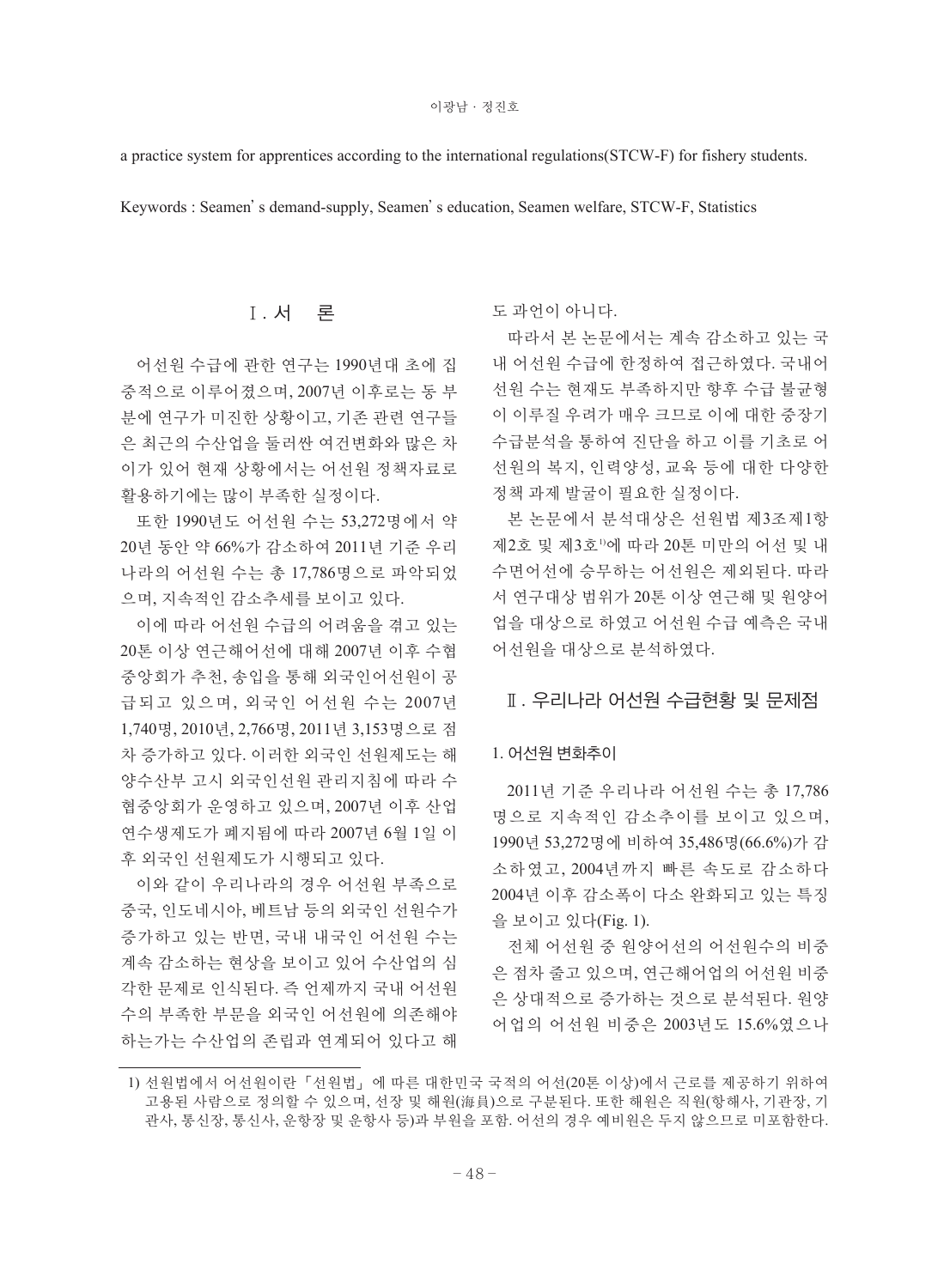

Source : Korea Seafarer's Welfare & Employment Center, Korea Seafarer's Year Book. each year. Fig. 1. Changing Trend about Number of Seamen.

Table 1. Changing Trend about Vessel and Seamen according to kinds of Fishery

| Year                 |        | 2003   |        | 2006   |        | 2009   |        | 2011   |
|----------------------|--------|--------|--------|--------|--------|--------|--------|--------|
| Classification       | Vessel | Seamen | Vessel | Seamen | Vessel | Seamen | Vessel | Seamen |
| Total                | 2,524  | 21.690 | 2.440  | 19,378 | 2,388  | 18,286 | 2,384  | 17,786 |
|                      | (100)  | (100)  | (100)  | (100)  | (100)  | (100)  | (100)  | (100)  |
| Deep-sea             | 395    | 3,460  | 345    | 2,296  | 328    | 1,928  | 315    | 2,053  |
| Fishery              | (15.6) | (16.0) | (14.1) | (11.8) | (13.7) | (10.5) | (13.2) | (11.5) |
| Offshore and Coastal | 2,129  | 18.230 | 2,095  | 17,082 | 2,060  | 16,358 | 2,069  | 15,733 |
| Fishery              | (84.4) | (84.0) | (85.9) | (88.2) | (86.3) | (89.5) | (86.8) | (88.5) |

Source : Korea Seafarer's Welfare & Employment Center, Korea Seafarer's Year Book. each year.

2011년도에는 11.5% 차지하고 있어 전체에서 차지하는 비중이 감소하는 것으로 나타났으며, 반대로 연근해어업의 경우는 증가하는 것으로 파악되었다(Table 1).

#### 2. 어업 생산구조 변화

국내외 수산물 수요는 증가하고 있는 반면, 연 근해 및 원양어업 생산 정체로 수산물 가격은 지 속적인 상승 추세이다. 또한 연근해 어업은 구조 조정 및 자원증강 정책으로 회복추세이나 아직 어선세력이 과도한 것으로 판단되어 감척이 진 행 중이다. 원양어업 경우, 어선 노후화(평균 선 령 28년), 연안국 및 국제사회의 규제강화로 성 장세가 둔화되어 수산자원 확보에 어려움이 나 타나고 있다.

정부 차원에서는 연근해 어선 현대화 사업 및 원양어선의 생산설비 현대화사업을 통한 어업

Table 2. Production and Amount in Fishery Sector (unit : kton, hundred million won)

 $(\text{unit} : \text{number} \text{ person } 0)$ 

| Year | Production | Amount |
|------|------------|--------|
| 2009 | 3,182      | 69,242 |
| 2010 | 3,111      | 74,257 |
| 2011 | 3,256      | 80,729 |
| 2012 | 3,183      | 76,890 |
|      |            |        |

효율성 제고를 위한 정책을 추진하고 있다. 연근 해 어업의 경우 표준어선형 개발 및 노후어선 대 체 건조사업을 하고 있으며, 원양어선의 경우에 는 신조대체 및 중고선 도입 등 설비 현대화 추 진하고 있다.

# 3. 어업 경영여건 악화 및 인구 감소

우리나라 어업의 경영상태는 유가 및 임금 인 상 등으로 어업 채산성 악화 추세를 보이고 있는 것으로 나타났다. 2011년 어가소득은 2004년 대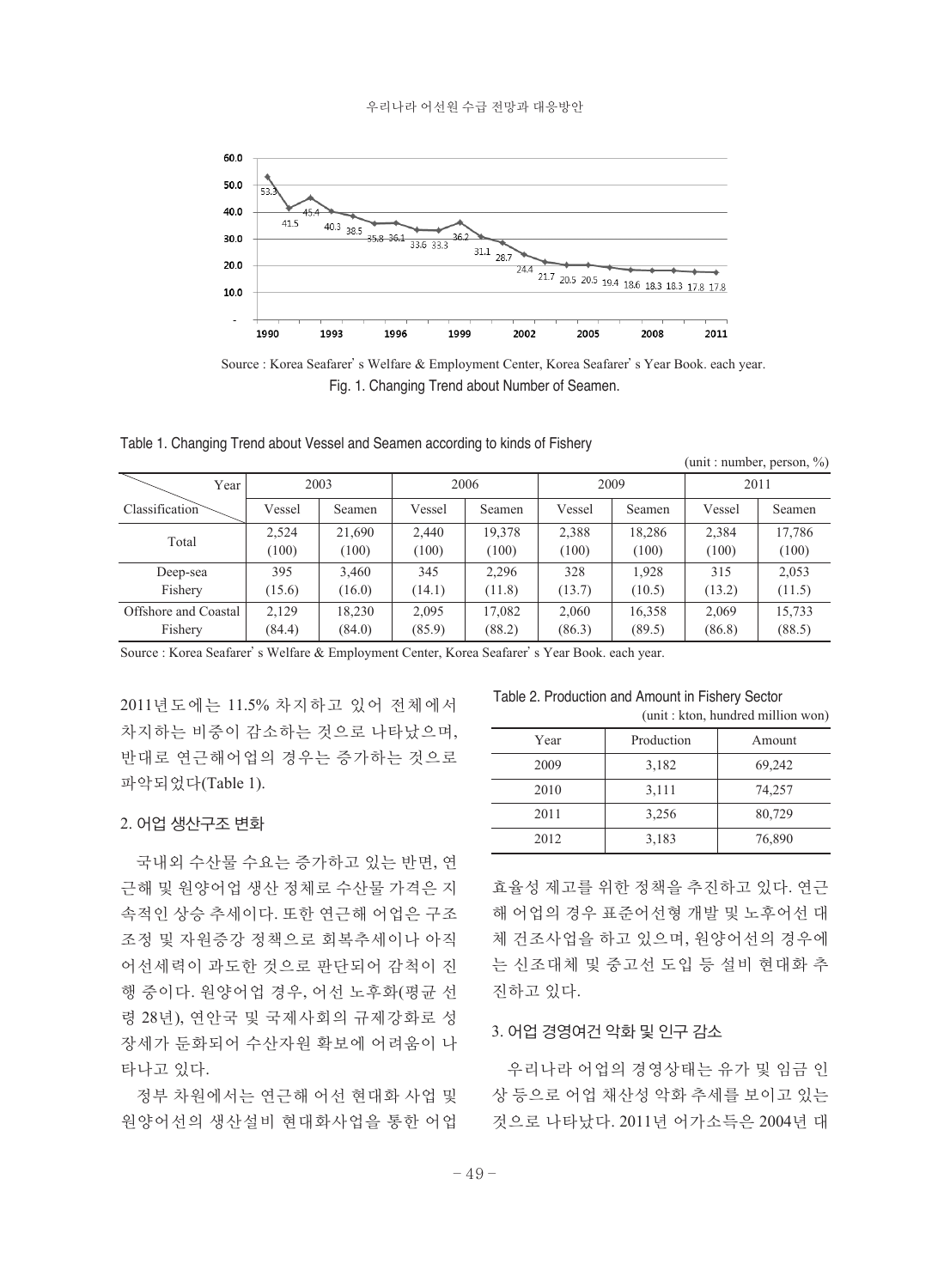|                               |             |        |        | (unit: thousand won) |
|-------------------------------|-------------|--------|--------|----------------------|
| Classification                | Year        | 2004   | 2008   | 2011                 |
| Fishery Household Income      | Amount      | 26,159 | 31,176 | 38,623               |
|                               | Fluctuation |        | 5,017  | 7,447                |
| <b>Fishery Operating Cost</b> | Amount      | 13,185 | 19,656 | 25,444               |
|                               | Fluctuation |        | 6,471  | 5,788                |

Table 3. Fishery Household Income and Fishery Operating Cost

비 47.6% 증가하였으나, 어업 경영비는 동 기간 중 92.9% 증가하여 어업비용의 증가 폭이 큰 것 으로 파악되었다(Table 3). 또한 어업 채산성 악 화와 더불어 수산업의 지속적 침체로 인한 어가 인구 감소 및 고령화가 심화되고 있다. 어가 인 구 및 어가 수는 지속적으로 감소하여 2011년에 는 1990년 대비 각각 52% 수준으로 감소하고 있 다. 특히 1990년대에서 2000년도 사이에 32천명 이 감소되어 가장 많은 인원이 감소된 것으로 나 타났다. 또한 어촌 고령화 비율(65세 이상)은 22.6%로 초고령 사회 진입하였다.

#### 4. 국제적인 선원노동 및 생활기준 강화

ILO의 2006 해사노동협약(Maritime Labour Convention)의 발효(2013.8.20)에 따라 선원노동 및 생활기준 미이행 선박에 대한 제재 조치 예상 된다. 또한 ILO는 2006년 항해선(Seagoing ship) 에 승선하는 선원의 근로 및 생활조건 기준을 구 체화하여 세계 각국에 국내법에 수용토록 의무 화하였다. 특히 ILO는 1920∼1996년까지 채택 된 선원노동기준 관련 39개의 협약과 29개의 권 고 및 1개의 개정 의정서를 통합하여 해사노동 협약 채택하였으며, 이로 인해 선원의 근로조건, 선원의 거주설비·식량과 조달, 건강보호·의 료관리·복지 및 사회보장 등에 관한 국제적인 기준을 확립하였다.

국내에서는 2011년 8월 4일에 선원법 개정을 통해 발의하였으나 ILO는 해사노동협약 발효에 이어 어선원의 근로조건 개선을 위해 2007년 채 택된 어선원 노동협약 비준 움직임에 대한 대응 필요하다. 어선원 노동협약은 어선원 관련 4개 협약과 2개의 권고를 통합하여 채택한 협약으로 강제규정인 어선원 노동협약과 권고규정인 어 선원노동 권고로 분리하여 별도로 ILO가 채택 하였다(2007.6.14).

또한 어선원 노동협약 대상 선박은 길이 24m 이상의 모든 선박은 협약을 적용하고 24m 미만 의 선박에 대하여는 협약의 전부나 일부 적용하 였으나 우리나라에서는 20톤 이상의 어선만을 대상으로 하고 있어 국제적인 어선원 노동협약 비준에 대비한 국내법 검토 등의 대응 필요한 실 정이다.

#### 5. 어선척수의 차이

어선척수 통계자료는 한국선원복지고용센터 의 한국선원통계와 해양수산부 등록어선통계로

Table 4. Compared Korea Seafarer's Statistical Year Book and Fishing Fleet Statistics

| Classification          | Korea Seafarer's Statistical Year Book                                                                                                                | <b>Fishing Fleet Statistics</b>                                                                           |
|-------------------------|-------------------------------------------------------------------------------------------------------------------------------------------------------|-----------------------------------------------------------------------------------------------------------|
| Type                    | <b>Public, Report Statistics</b>                                                                                                                      | <b>Report Statistics</b>                                                                                  |
| Legal Basis             | Approval Statistics by Statistics law 18                                                                                                              | No. 12313                                                                                                 |
| Object of Investigation | Seamen or Vessels (Total firms 2,721) who is<br>Apply for by Seamen Law<br>Exception (over 20 ton) in case of Vessel of<br>Public Office and Practice | All vessels registered<br>Facts of Change or Vessel's Statement about<br>Vessels Owner, Qualities, Weight |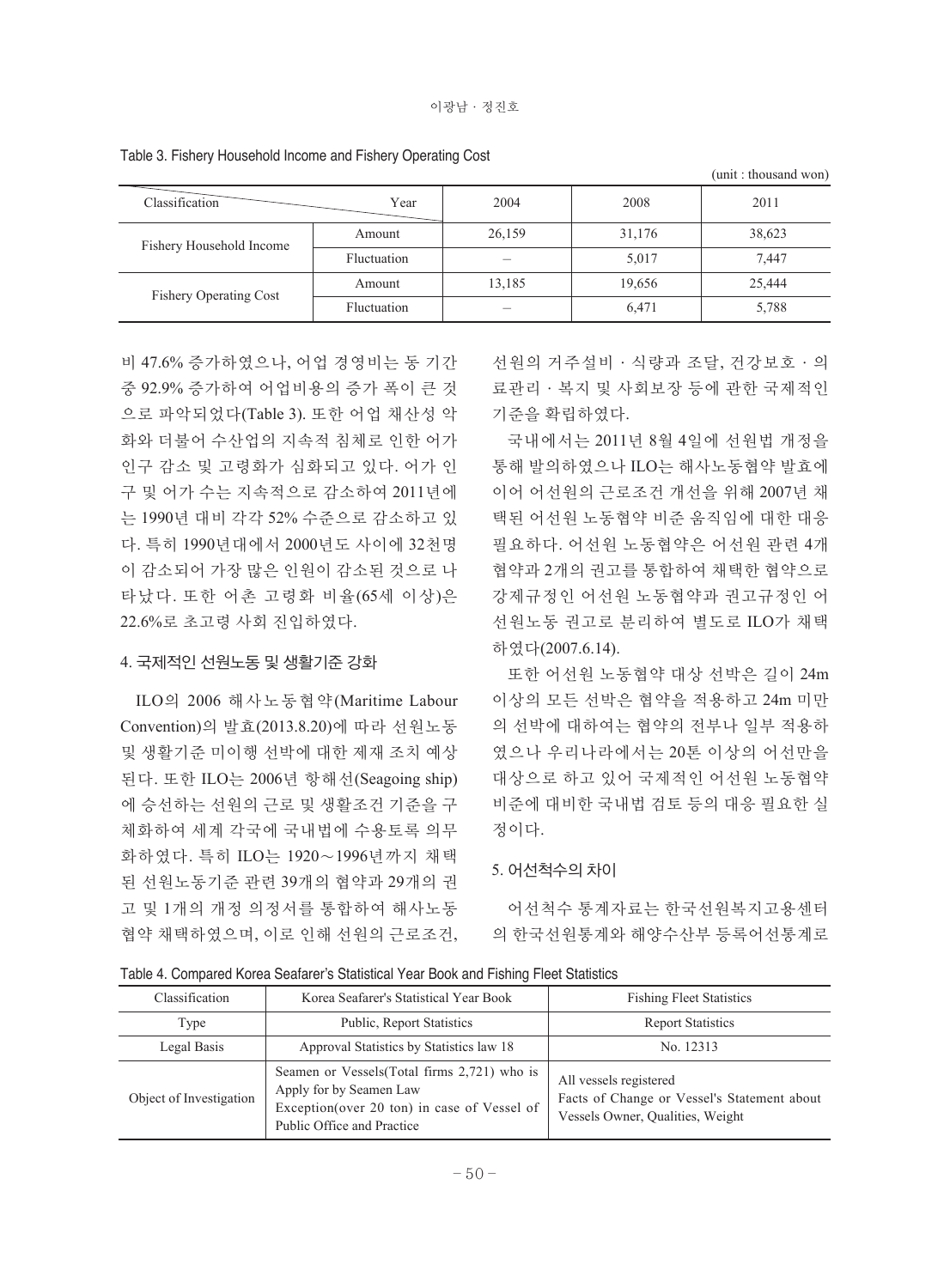| Year |          | Korea Seafarer's Statistical Year Book |          |          | <b>Fishing Fleet Statistics</b> |          | $A - B$  |
|------|----------|----------------------------------------|----------|----------|---------------------------------|----------|----------|
|      | Deep-sea | Offshore and Costal                    | Total(A) | Deep-sea | Offshore and Costal             | Total(B) |          |
| 1997 | 592      | 2,890                                  | 3,482    | 637      | 4,806                           | 5,443    | $-1,961$ |
| 1998 | 532      | 2,797                                  | 3,329    | 628      | 4,697                           | 5,325    | $-1,996$ |
| 1999 | 514      | 3,296                                  | 3,810    | 620      | 4,568                           | 5,188    | $-1,378$ |
| 2000 | 534      | 2,894                                  | 3,428    | 597      | 3,975                           | 4,572    | $-1,144$ |
| 2001 | 522      | 2,629                                  | 3,151    | 568      | 3,740                           | 4,308    | $-1,157$ |
| 2002 | 425      | 2,334                                  | 2,759    | 543      | 3,330                           | 3,873    | $-1,114$ |
| 2003 | 395      | 2,129                                  | 2,524    | 517      | 3,116                           | 3,633    | $-1,109$ |
| 2004 | 360      | 2,025                                  | 2,385    | 491      | 2,895                           | 3,386    | $-1,001$ |
| 2005 | 346      | 2,074                                  | 2,420    | 493      | 2,777                           | 3,270    | $-850$   |
| 2006 | 345      | 2,095                                  | 2,440    | 483      | 2,732                           | 3,215    | $-775$   |
| 2007 | 338      | 2,086                                  | 2,424    | 470      | 2,703                           | 3,173    | $-749$   |
| 2008 | 326      | 2,063                                  | 2,389    | 448      | 2,474                           | 2,922    | $-533$   |
| 2009 | 328      | 2,060                                  | 2,388    | 370      | 2,345                           | 2,715    | $-327$   |
| 2010 | 312      | 2,056                                  | 2,368    | 379      | 2,331                           | 2,710    | $-342$   |
| 2011 | 315      | 2,069                                  | 2,384    | 377      | 2,355                           | 2,732    | $-348$   |

Table 5. The Difference in the Number of Fishing Vessel

구분되고 있으나 통계적 차이가 발생하고 있다. 특히 등록어선통계가 한국선원통계보다 어선척 수가 다소 높게 나타나며, 통계의 조사대상 및 조사방법을 고려할 때 어선척수는'등록어선통 계'가 신뢰도가 높은 것으로 판단된다. 이로 인 해 선원통계와 등록어선 통계와의 어선척수 차 이는 정책수립에 혼선을 야기하고 있다(Table 4). 1997년의 경우 1.56배, 2000년도 1.3배, 2011년

도는 1.1배 등으로 오차범위는 줄어들고 있으나 여전히 약 350척 정도 차이가 발생되고 있다 (Table 5).

# Ⅲ. 어선원 수급전망

#### 1. 추정방법

미래 어선원수 수급의 추정은 결국 과거시점 의 자료값에 의존하여 이들의 확률과정 (probability process)을 모형화 하여 구조(system) 를 파악하고 미래자료의 예측(forecast)하는 것 이 시계열 분석이다. 시계열의 변동은 우연변동 (random variation)과 계 통 변 동 (systematic variation)으로 나눌 수 있다. 우연변동은 시간에 관계없이 랜덤(무작위)하게 변동하는데, 변동의 원인이나 구조를 파악하기 어려움, 계통변동에 는 추세변동, 계절변동 그리고 순환변동으로 구 분된다. 추세변동(trend variation)은 시계열자료 가 지속적으로 증가 또는 감소의 경향, 계절변동 (seasonal variation)은 계절적 요인에 따라 일정 한 주기를 갖고 반복적인 변동 경향, 순환변동 (cyclical variation)은 계절변동과 마찬가지로 주 기를 갖고 반복되지만 보통은 그 주기가 12개월 보다 크고, 주기 또한 늘어나거나 줄어드는 등의 변화가 있는 변동을 의미한다.

(unit : number)

시계열 모형은 이러한 변동들을 동시에 포함 하는 경우가 대부분이며, 실제로 시장규모는 계 속 팽창 또는 감소하고 계절과 경기에 영향을 받 을 수 있기 때문이다. 이외에도 많은 요인에 의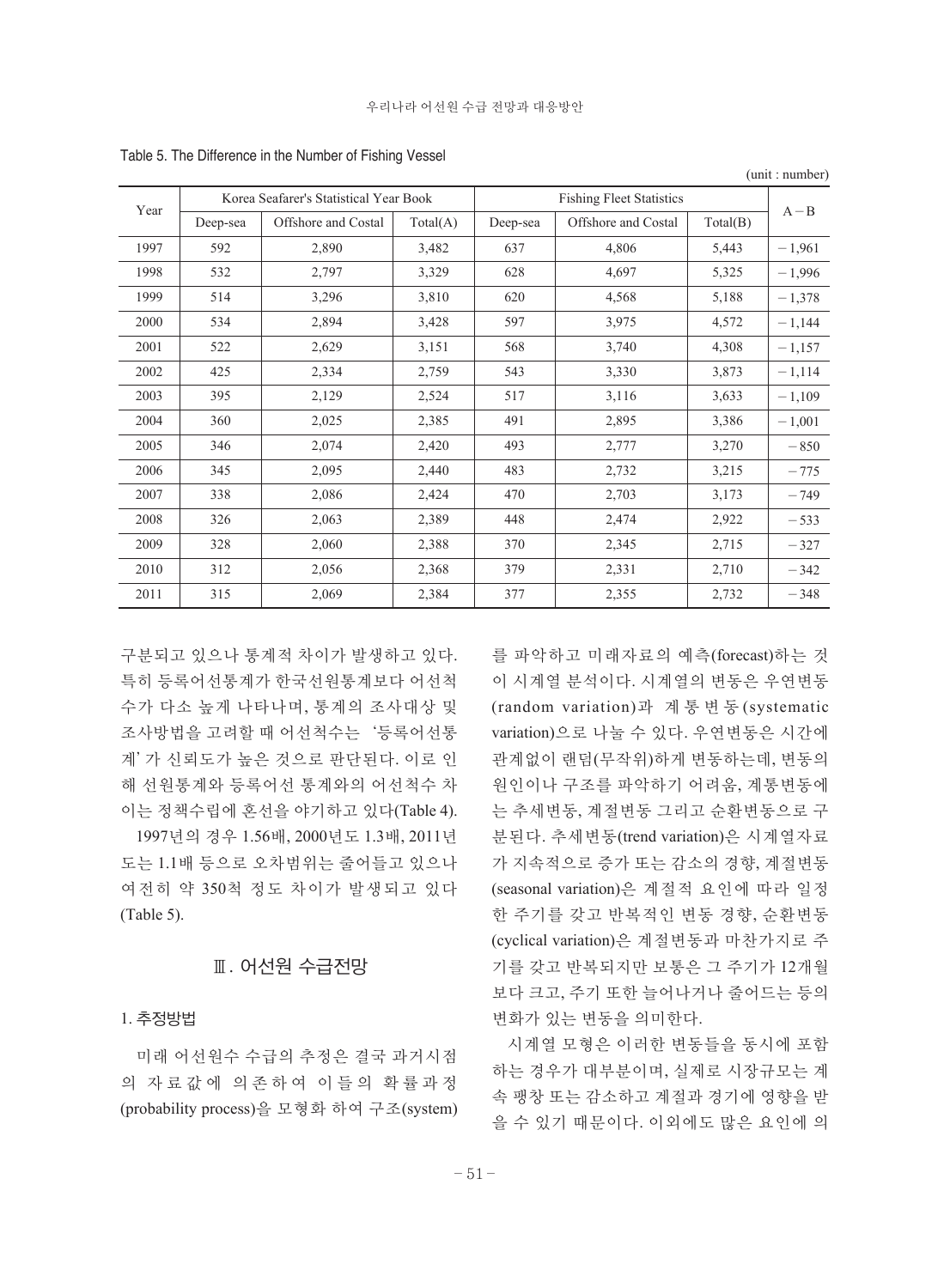해(수출시장개척, 소비자 기호 변화, 파업 등) 그 시계열자료는 영향을 받게 된다. 각 영향은 가산 적(additive)인 경우도 있고, 승법적(multiplicative) 일 수도 있음. 이렇듯 어떤 시계열자료를 모형화 하는 것은 쉬운 일이 아니다.

이러한 이유로 인하여 시계열 분석방법은 시 계열 구성요소의 특성에 따라 선택하게 된다. 분 석방법의 선택은 주어진 자료의 형태, 분석의 용 이성, 분석자료 해석의 이해 정도에 따라 주의 깊게 선택되어야 한다".

본 분석에 있어 그 목적은 어선원수의 미래 수 급에 대한 추정이다. 앞서 현황분석에서 나타난 바와 같이 어선원수는 지속적으로 감소를 하는 형태를 보이며, 이는 대부분 어선척수의 변화에 따른 영향이 큰 것으로 파악된다. 또한 과거의 어선원수 변화자료를 보았을 때 어선원수의 시 계역적 변동은 계통변동(systematic variation)의

형 태 를 띄 며, 그 중 에 서 도 추 세 변 동 (trend variation)으로 시계열자료가 지속적으로 감소의 경향을 나타낸다.

어선원수의 지속적 감소 추세를 감안하여 추세 분석법(OLS)과 업종별 어선척수 변화에 따른 어 선원수의 인과관계를 통한 예측으로 회귀분석 (OLS)을 실시하였다. 그 이유는 인과관계예측을 통해서 미래 어선원수의 추정은 내생적 여건변 화와 외생적 여건변화를 모두 고려하여야 현실 성이 높은 결과를 얻을 수 있기 때문이다. 내생적 여건변화는 국내의 어선 및 어선원과 관련된 정 책변화가 주를 이루며, 외생변수는 통제할 수 없 는 국제적 흐름에 따른 여건변화라 할 수 있다.

# 2. 선행연구 검토

#### 1) 분석이론

어선원의 수급 및 전망과 관련한 주요 선행연

| Variable                               | Application<br>or Not | Inquire Variable                                                                                                                                                                                                                                                                                                | Analysis Result                                                                                                     |
|----------------------------------------|-----------------------|-----------------------------------------------------------------------------------------------------------------------------------------------------------------------------------------------------------------------------------------------------------------------------------------------------------------|---------------------------------------------------------------------------------------------------------------------|
| Number of<br>Fishing<br><b>Vessels</b> | $\bigcirc$            | Main Cause Affecting Directly About Seamen<br>Demand<br>Applying for to Classify Vessels of Deep-sea,<br>Offshore and Costal (over 20 ton)                                                                                                                                                                      | Statistical Significant<br>Deep-sea $t = 3.945$<br>Offshore and Costal $t = 5.288$                                  |
| Production                             | $\times$              | Decide Price According to Supply Quantity<br>Difficult the Artificial Control of Production<br><i><u><b>Ouantities</b></u></i><br>Affect more Fishing Situation, Support than<br>Investment Effort (Seamen) and Capital<br>Not Affecting on Seamen Demand<br>Difficult to Separate for Statistics (over 20 ton) | Not Statistical Significant<br>Deep-sea t $=$ -0.643<br>Offshore and Costal $t = 1.020$                             |
| Wage                                   | $\times$              | Difficult to Confirm Real Wages                                                                                                                                                                                                                                                                                 | Not Statistical Significant<br>Deep-sea Average Wages $t = -0.839$<br>Offshore and Costal Average Wages $t = 0.791$ |
| Technological<br>Progress              | $\times$              | Correlate Vessel, Equipment, Tool etc. with<br>Causal Variable Correlated Seamen Demand<br>Difficult to Apply Objective Indexes for<br><b>Technical Advance</b>                                                                                                                                                 | Impossible for Analyzing                                                                                            |

Table 6. Review the Impact of the Variable Demand of Seamen

Source : the effect of variable analysis decide significant under 1% of significant level using regression analysis having a dependent variable's seamen demand.

<sup>2)</sup> 시계열자료의 대표적인 분석방법으로는 회귀분석 방법, 박스-젠킨스(Box-Jerkins) 방법, 지수평활법 (exponential smoothing), 시계열의 분해방법 등 네 가지로 분류할 수 있음. 회귀분석 방법과 박스-젠킨스 방법 은 수학적 이론에 근거한 체계적인 방법이고, 시계열 자료의 분해방법과 지수평활법은 경험적이고 직관적인 방법이라고 할 수 있음.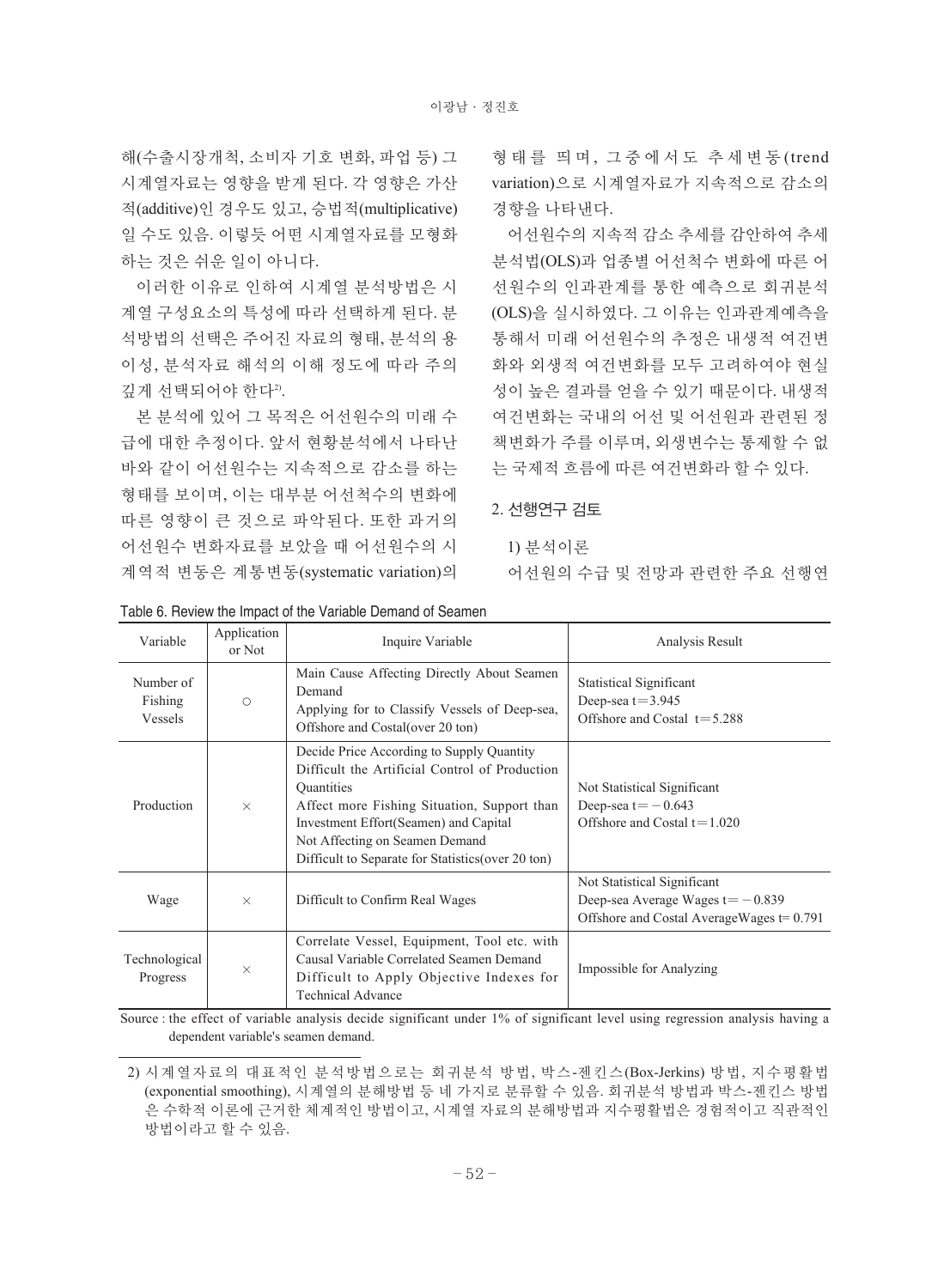구를 검토해 보면, 대부분이 추세자료를 이용하 여 분석을 하였으며,「한국선원통계연보」, 「어 업생산통계」생산자료를 근거로 두고 있다. Chon(2001)의 연구에서는 수급전망을 추정하는 데 있어서 주요 독립변수로 어선척수, 졸업자수, 이직률 등을 사용하였으나 외국인어선 및 신규 가입이 예상되는 교육기관 정원 및 졸업자 수는 실제 국내 어선에 가입이 많지 않은 문제점이 존 재한다고 하였다<sup>3)</sup>. Hong et al.(2007)의 연구에서 는 어선원의 수요와 공급을 전망하였는데, 수요 에 있어서 독립변수로 업종별 생산량, 어획물 단 위당 단가, 업종별 선박척수, 업종별 선복량, 어 선원 이직률, 업종별 평균임금, 전세계 어획생산 량 등을 사용하였다(Table 6).

선복량과 선박척수는 상관관계를 강하게 가 지므로 독립변수의 다중공선성(multicollinearity)이 발생할 우려가 있으며, 수산업의 특성상 공급부분(생산량)은 계획적이지 못하였고, 가격 적 측면(어획물가격)은 수요에 영향을 받기보다 는 공급량에 의하여 결정되는 특성을 고려할 때 모형의 적정성에 있어 한계점을 가진다.

또한 어획물가격 및 생산량을 어업생산통계 자료를 사용하였으나, 어업생산통계에서 동 자 료가 선원법에서 규정하는 20톤 이상 어선의 어 획물만을 적용하였는가에 대한 문제가 발생하였 다. 이전 연구에서는 어선원의 수급에 대한 대부 분의 연구는 과거의 추세치 또는 경험적 방법(정 성적 분석)에 의한 분석을 하는 것으로 나타났다.

| $Y_d = f(V_o, V_c, T, C \cdots)$  |     |
|-----------------------------------|-----|
| $V_o = \frac{\Omega}{2}$ 양어업 어선척수 |     |
| $V_c$ =연근해어업 어선척수                 | (1) |
| T=기술진보(자동화)                       |     |
| $C = \Theta$ 획량 및 단가              |     |
|                                   |     |

어선원 공급은 어선원이 제공하는 노동력이 되며, 근무환경 및 공급시장여건, 어선원 연령변 화, 임금수준 등에 영향을 받는 것으로 나타났다.

| $Y_s = f(W, E, A, I \cdots)$ |     |
|------------------------------|-----|
| W=복리후생수주                     |     |
| <i>E</i> =저무교육후련졸업생          | (2) |
| A=가용어서워 연령                   |     |
| I=노동제공에 따른 수입(임금수준)          |     |

본 연구에서는 앞서 언급하였던'한국선원통 계'와'등록어선통계'의 어선척수의 기초자료 차이 문제를 고려하여 모형의 추정에서는'한 국선원통계'의 기초자료를 이용하였다.'등록 어선통계'의 업종별 어선척수에서 20톤 이상, 내수면 및 정치망, 관리선을 제외하여 재작성한 수치와'한국선원통계'의 수치차이가 존재한 다. 어선원 수요의 추정은 두 가지 모형을 이용 하여 실시되었으며 추세분석법과 회귀분석법을 사용하였다. 첫 번째 추세분석법을 이용한 추정 에서는 1990∼2011년(22년간)까지'한국선원 통계'의 어선원수를 분석의 기초자료로 이용하 였다. 둘째, 회귀분석에서 실측치인 1997년∼ 2011년(15년간)까지 종속변수 어선원수와 독립 변수인 연근해어선 수, 원양어선 수, 연근해어선 외국인어선원 수는'한국선원통계'의 기초자 료를 사용하였다.

미래의 어선척수의 변화에 대한 고려사항들 은 해양수산부 정책방향 및 수산자원관리 기본 계획 등을 활용하였으며,'등록어선통계'에 기 초하여 수립된 계획은 비율적용을 통해 표준화 하였다.

3. 어선원 수요 예측

1) 추세모형을 통한 예측

어선원수의 변화추이는 지속적 감소추세를 보이고 있으며, 그 감소는 선형함수(linear function)가 아닌 로그함수(logarithmic function) 의 형태를 가진다. 어선원수의 특성상 일정한 비

<sup>3)</sup> Cheon. Y. W. (2001), "Political study on Semen power and short and long term prospective in Fisher," Korea Institute of Maritime and Fisheries Technology.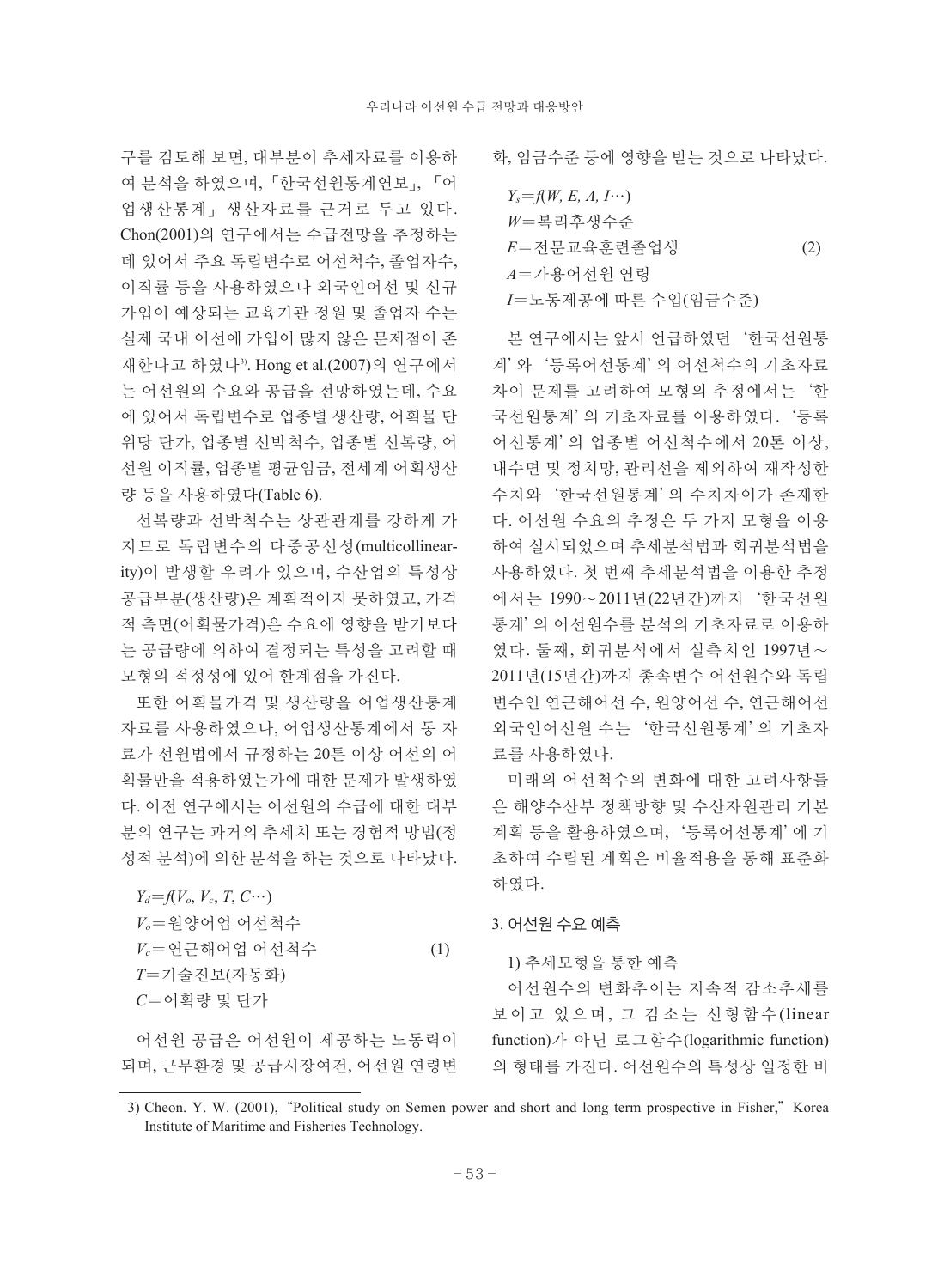| Year                 | 2011   | 2012   | 2013   | 2014   |
|----------------------|--------|--------|--------|--------|
| Estimation of Seamen | 17,786 | 17,246 | 16,729 | 16,233 |
| Year                 | 2015   | 2016   | 2017   | 2018   |
| Estimation of Seamen | 15,756 | 15,298 | 14,856 | 14,430 |
| Year                 | 2019   | 2020   | 2025   | 2030   |
| Estimation of Seamen | 14,018 | 13,619 | 11,802 | 10,222 |

Table 7. Estimation Result of Seamen

Note : 2011: survey measure, 2012-present : forecast measure according to statistics.

율로 계속해서 감소하지는 않았다. 수산물 생산 적 특성(1차 산업)에 따라 일정한 규모까지 감소 를 하다 그 규모가 유지될 확률이 높다. 과거 관 측된 어선원수(1990∼2011)의 시간적 흐름에 따 른 변화에 근거하여 추세선을 추정하면 아래와 같은 함수식을 도출할 수 있다. 도출된 추세의 모형은 R2 값이 0.9044로 설명력이 매우 높은 것 으로 나타났으며, P값 0.00으로 1% 유의수준 하 에서 통계적으로 유의한 것으로 분석되었다.

 $Y = -12,150\ln(x) + 56,374R^2 = 0.9044$ *Y*〓어선원수 (3) *X*〓시간변화

추정된 추세함수식을 바탕으로 향후 2030년 까지의 어선원수를 추정해보면, 2011년 17,786 명에서 2015년 15,756명, 2020년 13,619명, 2030 년 10,222명으로 약 42.5%가 감소하는 것으로 추 정되었다. 단순 과거의 추세를 이용한 추세모형 은 대내외 환경변화를 고려하지 못하는 한계점 을 가지므로 어선원의 수급 비교에서는 회귀모 형을 통한 추정 결과치를 적용하였다(Table 7).

2) 회귀모형을 통한 예측결과

어선원수에 미치는 영향변수는 다음과 같다. 종속변수인 어선원수(국적선원)의 수요에 영향 을 미치는 독립변수로는 각 업종별 선박척수, 선 복량, 자동화 등과 같은 기술변화, 어획물 생산 등이 포함하였다. 이 중 기술변화는 기간변수를 사용하여 적용할 수 있으나 계수 값을 주관적으 로 설정하는 문제점이 있어 분석에서는 제외하 였으며, 정성적인 설명을 하였다. 선행 연구 중 회귀분석을 사용하여 정량적인 어선원 수요를 추정한 연구로는 Hong et al.(2007)이 대표적이며, 어선원 수요를 추정하는데 있어 독립변수로 연 근해어업 생산량, 선박척수, 실질임금을 사용하 여 회귀분석을 실시하였다<sup>4)</sup>.

상선의 경우는 당해 연도 물동량은 경기, 시장 상황, 계약 등을 통하여 예상이 가능하며, 이에 따라 투입되는 노동(선원), 자본 등을 조절할 수 있으나 어선의 경우 생산량(어획량)은 어황, 자 연 상황 등을 통해 결정되는 불확실성을 가진다. 또한 생산량은 시간적 차이에서 앞서지 못하며, 결정적인 원인이 될 수 없어 독립변수 결정기준 상 부적합한 독립변수라 판단된다.

계량경제학에서 종속변수와 독립변수 결정기 준은 첫째, 변인의 공변관계, 둘째, 시간적 차이, 셋째, 결정적인 원인 충족 등이 필요하다. 첫째, 변인과 공변관계는 원인과 결과변인이 동시에 존재하여야 하며, 상호관련성을 가지고 공변확 보하고 독립변수가 변할 때 종속변수도 변화에 따라 변화하여야 한다. 둘째, 시간적 차이는 원인 변인이 결과변인보다 시간적으로 앞서야 한다. 마지막으로 정적인 원인은 원인변인은 결과변인 에 직접적이고 결정적인 이유가 되어야 한다.

본 연구에서는 어선원 수요를 종속변수로 연 근해어선 수, 원양어선 수를 독립변수로 하는 회

<sup>4)</sup> Hong, H. P. (2007), Fishing Crew Stable Supply and Welfare Policy, Ministry of Oceans and Fisheries, 45∼49.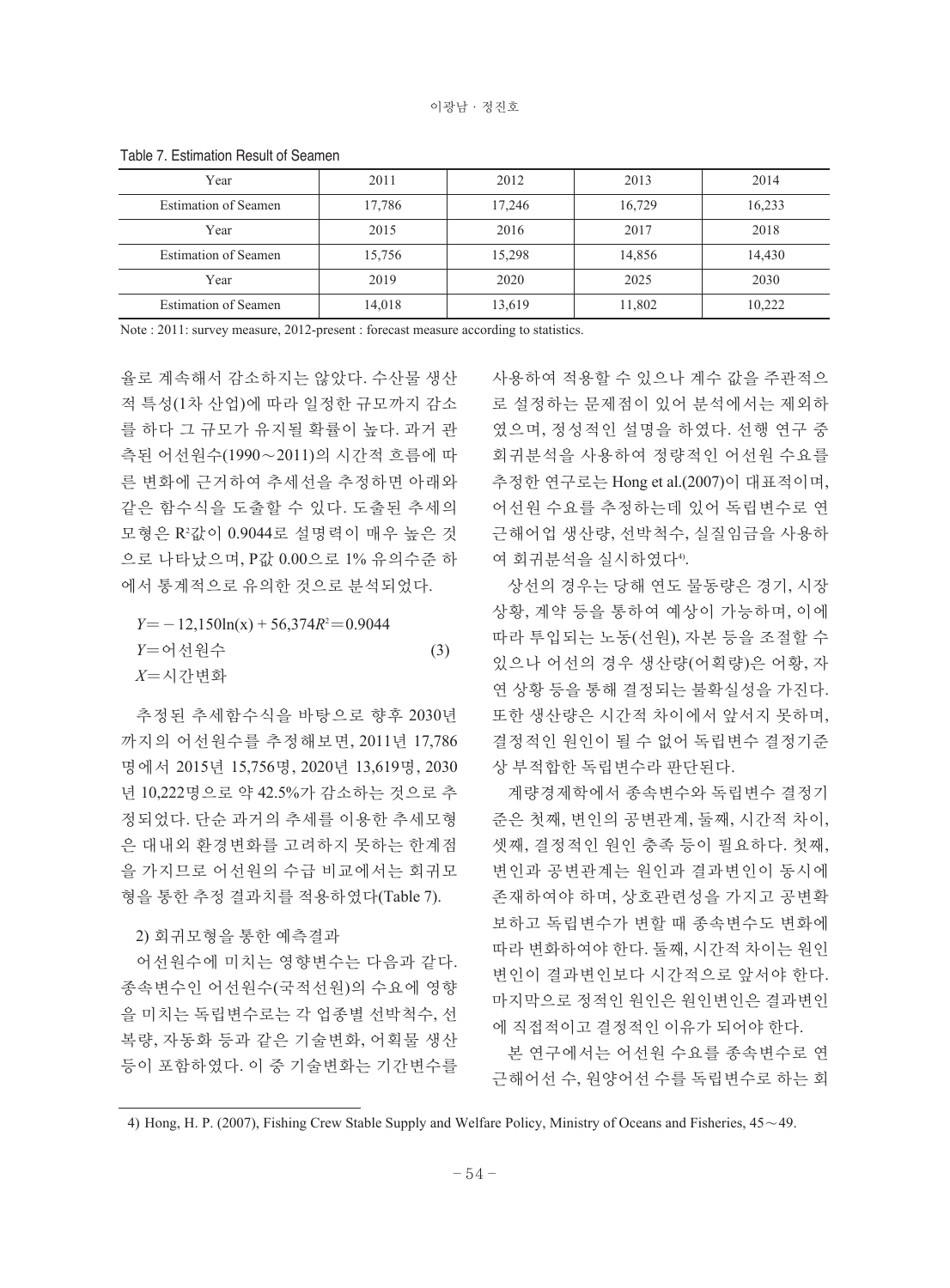| Classification             | Coefficient | <b>Classification</b> | Regression<br>Model | Residual     | Total        |
|----------------------------|-------------|-----------------------|---------------------|--------------|--------------|
| R                          | 0.991       | SS                    | $8.60E + 08$        | $1.47E + 07$ | $8.75E + 08$ |
| $R^2$                      | 0.982       | df                    | 2                   | 14           | 16           |
| Adjusted $\mathbb{R}^2$    | 0.980       | Mean Square           | $4.30E + 08$        | 1051986.178  |              |
| Standard Error of Estimate | 1110.41     | F                     | 408.624             |              |              |
| Durbin-Watson              | 1.732       | P-Value               | .000a               |              |              |

Tabel 8. Goodness of Fit of Estimated Model

Table 9. Goodness of Fit of Coefficient Estimate

|                              | Classification | Constant    | Number of Deep-sea | Number of Offshore |
|------------------------------|----------------|-------------|--------------------|--------------------|
| Unstandardized               | В              | $-9687.821$ | 38.340             | 7.615              |
| Coefficients                 | <b>SE</b>      | 1652.164    | 4.539              | 1.259              |
| Standardized<br>Coefficients | B              |             | 0.597              | 0.427              |
|                              |                | $-5.864$    | 8.447              | 6.046              |
|                              | P-Value        | 0.000       | 0.000              | 0.000              |

귀모형을 설정하여 분석을 실시하였다. 추정된 회귀모형을 살펴보면, 수정된 R²이 0.98로 설명 력이 매우 높았으며, 모형전체의 신뢰성에 있어 서 F값이 408.624으로 1% 하에서 유의한 것으로 나타나 신뢰성이 있는 모형으로 나타났다. 각 독 립변수의 신뢰성을 살펴보면, 원양 어선 수 및 연근해어선 수는 1% 유의수준 하에서 유의하게 나타났다. 또한 연근해 외국인 어선원 수는 10% 하에서 유의한 것으로 나타나 계수들은 통계적 타당성이 있는 것으로 분석되었다(Table 8, 9).

분석을 통해 추정된 함수식은 다음과 같다.

 $Y=38.340X_1 + 7.615X_2 - 9687.821$  (4) *Y*〓어선원수(국적) *X*1〓원양어선수(척) *X*2〓연근해어선수(척)

어선원 수와 원양 및 연근해어선 수는 (+)의 상 관관계를 가지는 것으로 나타나 원양어업 및 연 근해어업의 어선수가 감소하면 어선원수요가 감 소하는 것으로 분석되었다. 함수식을 이용하여 추정된 어선원 수와 실제 어선원 수를 비교하여 볼 때 설명력이 매우 높은 것으로 나타났다.

#### 3) 어선원 공급전망

선원 공급은 어선원 시장에서 공급 또는 유지 되는 어선원의 수라 할 수 있다. 당해 연도의 어 선원 공급은 전년도 어선원 수에 이직 또는 고령 화로 인한 감소인원 수와 신규진입 수에 의하여 결정된다. 이를 바탕으로 어선원의 총 공급은 원 양어선, 연근해어선의 취업자 수의 합으로 구성 하였다.

 $S_t = S_{t-1} + J_{t-1} + J_t - R_t$  (5) *St*〓당해연도어선원(국적선원)공급  $J_t$ =당해연도가입(신규진입) *Rt*〓당해연도감소(자원감소, 이적등)

신규진입은 어선원에 대한 임금, 복지수준 및 수산계 교육기관 졸업생 수 등이 영향을 미치며, 감소에는 임금, 복지수준 및 가용인원의 노령화 등이 영향을 미친다. 즉 어선원에 대한 임금, 복 지수준, 전문교육 이수자 수 등이 높을수록 어선 원 공급은 증가할 것이지만, 어선원 임금이 타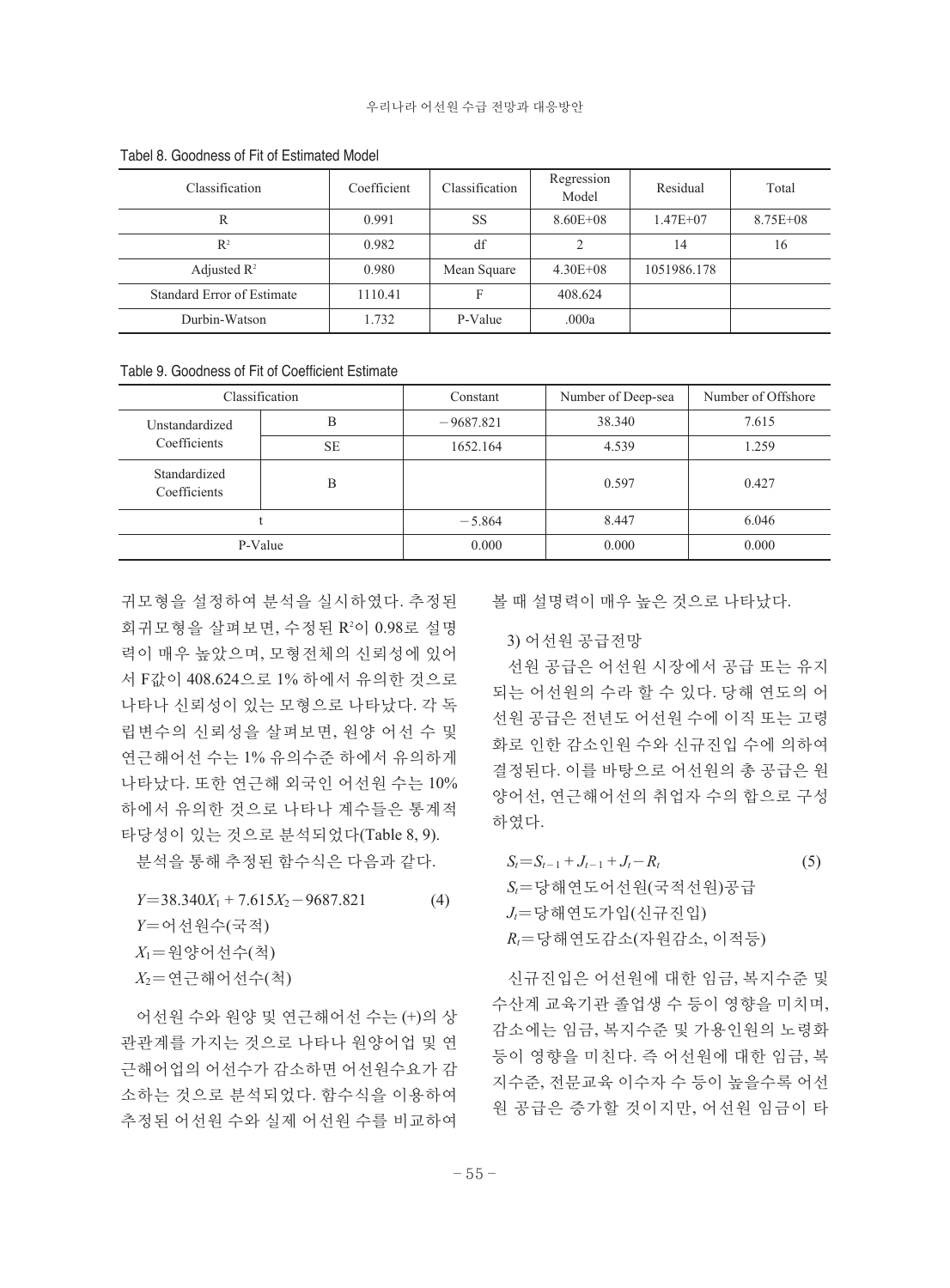| Year | Actual Number   |                       | Variable                         | Estimated               | Error of estimation |
|------|-----------------|-----------------------|----------------------------------|-------------------------|---------------------|
|      | of Seamen $(A)$ | Number of<br>Deep-sea | Number of<br>Offshore and Costal | Number of Seamen<br>(B) | $(A) - (B)$         |
| 2005 | 20,495          | 346                   | 2,074                            | 19,895                  | 600                 |
| 2006 | 19,421          | 345                   | 2,095                            | 19,884                  | $-463$              |
| 2007 | 18,647          | 338                   | 2,086                            | 19,283                  | $-636$              |
| 2008 | 18,272          | 326                   | 2,063                            | 18,604                  | $-332$              |
| 2009 | 18,286          | 328                   | 2,060                            | 18,369                  | $-83$               |
| 2010 | 17,831          | 312                   | 2,056                            | 17,514                  | 317                 |
| 2011 | 17,786          | 315                   | 2,069                            | 17,595                  | 191                 |

Table 10. Compare Actual Number of Seamen with Estimated Number of Seamen

Note : drawing value estimated seamen by functional formular  $Y=38.340\overline{X_1}+7.615\overline{X_2}-9687.821$ .

부문 임금보다 열악하고 격차가 크고, 어선원들 의 노령화가 심할수록 어선원 공급은 감소한다.

| $J_t = f(E, P, W \cdots)$ | (6) |
|---------------------------|-----|
| $R_t = f(A, P, W \cdots)$ |     |
| <i>E</i> =전문교육 이수자 수      |     |
| P=어서워 임금수주                |     |
| W=근로시 복리후생수준              |     |
| A=가용인워노령화정도               |     |
|                           |     |

본 연구에서는 어선원공급의 전망은 기초자 료의 한계로 인해 연근해어업 및 원양어업의 연 령구조, 전문 교육기관의 정원, 대내외 여건변화 등을 고려하여 중장기 공급전망을 실시하였다.

4) 원양어선원 공급

원양어선의 어선원 연령구조 변화를 보면 50 대 이상의 고령화 선원이 2003년에는 476명에서 2011년 894명으로 약 87.8%가 증가하였으며, 젊 은층 선원(30대 미만)은 654명에서 114명으로 약 82.6%가 감소하여 점차 고연령층의 비율이 많아지는 고령화 현상이 나타났다. 50대 이상의 어선원은 중장기적으로 향후 20년 이후에는 고 령화로 인한 자연퇴출이 예상된다. 이로 인해 원 양 어선원 중 해기사는 50대 이상의 고령화 선원 비율이 2003년에는 16.3%에서 20011년 42.1%로 증가하였으며, 젊은층 선원(30대 미만) 비율은 19.2%에서 7.5%로 감소하였다. 또한, 원양 어선 원 중 부원은 50대 이상의 고령화 선원 비율이 2003년에는 10.3%에서 20011년 47.0%로 증가하 였으며, 젊은층 선원(30대 미만) 비율은 18.5%에 서 0.7%로 감소하였다. 최근 8년간의 연령구조 변화 추세를 반영할 때 향후 고령화문제가 심각 하게 발생할 우려가 있다(Fig. 2)5).

원양 어선원 공급전망은 2011년 공급을 기준 으로 하여 향후 20년 이후의 퇴출예정층인 50세 이상 어선원 수가 단계적으로 감소하고 신규진 입은 연간 동일하게 발생하는 것으로 가정을 하 였으며, 이직 등 감소는 전년도 공급량 기준으로 연간 약 0.5%가 발생하는 것으로 가정 하에 추 정을 하였다(Table 11). 2011년 현재의 50세 이상



Fig. 2. Deep-sea Seamen Age Change.

<sup>5)</sup> 해양수산부·한국선원복지고용센터,『한국선원통계연보』, 각 년도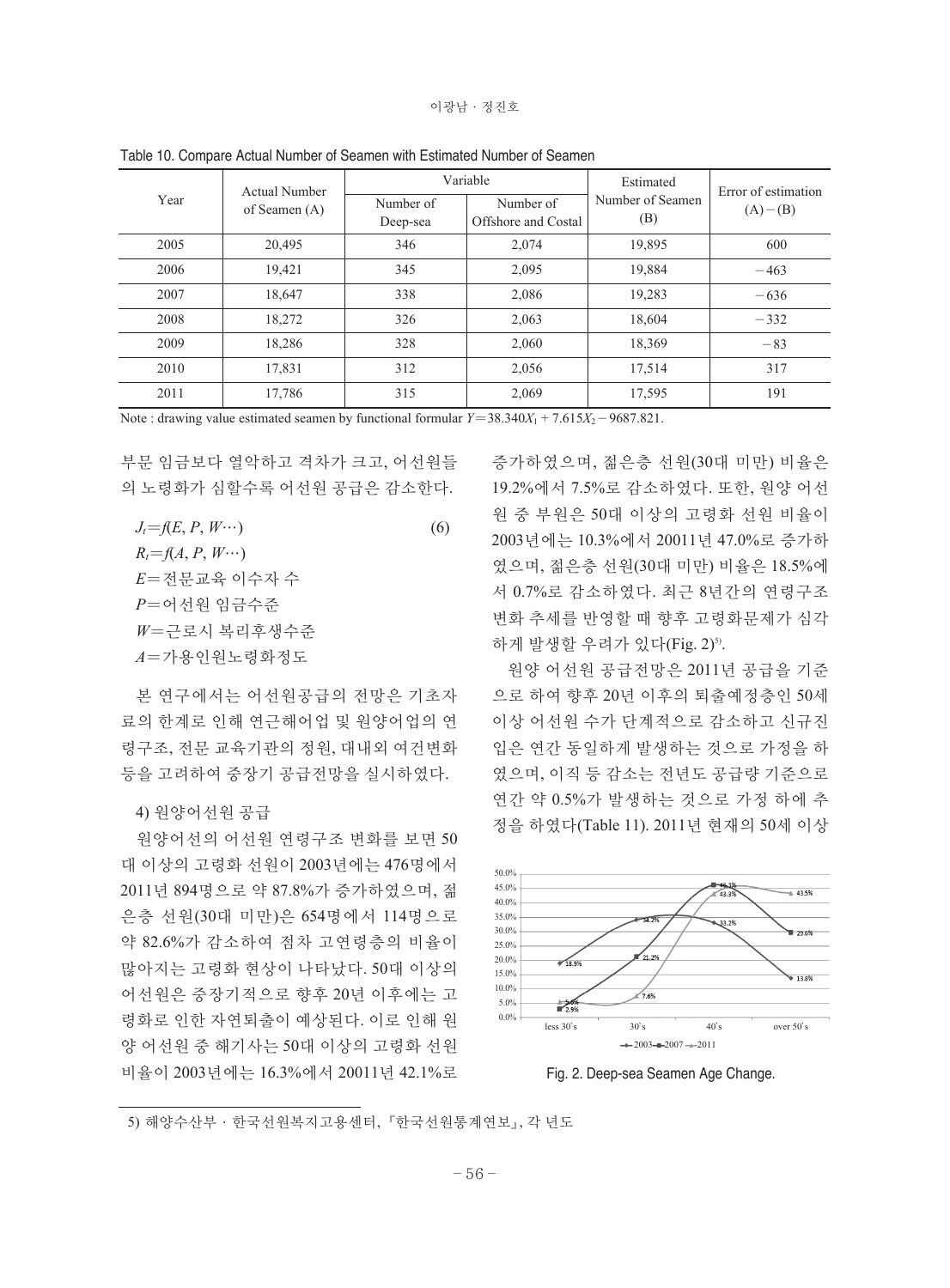$(m + m)$ 

|                                 |                      | $\mu$ ull $\mu$ . $\mu$ $\mu$ s $\sigma$ $\mu$ |
|---------------------------------|----------------------|------------------------------------------------|
| Supply of<br>Deep-sea<br>Seamen | Marine<br>Technician | Staff                                          |
| 2,053                           | 1,462                | 591                                            |
| 2,009                           | 1,435                | 575                                            |
| 1,966                           | 1,408                | 558                                            |
| 1,923                           | 1,381                | 542                                            |
| 1,880                           | 1,354                | 526                                            |
| 1,669                           | 1,223                | 446                                            |
| 1,463                           | 1,095                | 368                                            |
| 1,261                           | 969                  | 292                                            |
|                                 |                      |                                                |

Table 11. Supply Prospect of Number of Deep-sea Seamen

인구는 20년 이후인 2030년에는 70세 이상 인구 가 되므로 고령화로 인한 자연적 시장퇴출이 일 어날 것이며, 이는 단계적으로 이루어질 것이다.

$$
S_t = S_{t-1} + \frac{J}{10} - \frac{R}{20} - (S_{t-1} \times N)
$$
 (7)

 $S_t = 5$ 당해연도공급 *J*〓신규가입층어선원수 *R*〓고령화 퇴출예정층어선수 *N*〓연간이직계수(0.5%)

5) 연근해어선원 공급전망

연근해어선의 어선원 연령구조 변화를 보면 50대 이상의 고령화 선원이 2003년에는 5,313명 에서 2011년 8,752명으로 약 64.7%가 증가하였 다. 젊은층 선원(30대 미만)은 1,815명에서 365 명으로 약 80%가 감소하여 점차 고연령층의 비 율이 많아지는 고령화 현상이 나타나고 있는 것 으로 분석되었다. 50대 이상의 어선원은 중장기 적으로 향후 20년 이후에는 고령화로 인한 자연 퇴출이 예상된다.

연근해어선에서 어선원의 직급별 분포의 변화 를 보면 해기사의 비율이 2003년 22.6%에서 27.9%로 증가하였고, 부원은 77.4%에서 72.1%로 감소하였다. 이는 외국인 어선원의 증가에 기인



Fig. 3. Age Changing of Offshore and Costal.

하는 것으로 판단된다. 연근해어선의 직급별 분 포를 보면 원양어업과 비교하였을 때 부원의 비율 이 높은 것으로 나타났다. 연근해 어선원 중 해기 사는 50대 이상의 고령화 선원 비율이 2003년에는 42%에서 20011년 72.5%로 증가하였으며, 젊은층 선원(30대 미만) 비율은 1.9%에서 0%로 감소하였 다. 연근해어업에 있어 해기사의 신규진입이 거의 없어 향후 부족문제 발생우려가 있다(Fig. 3).

연근해 어선원 공급전망은 2011년 공급을 기준 으로 하여 향후 20년 이후의 퇴출 예정층인 50세 이상 어선원수가 단계적으로 감소하고 신규진입 은 연간 동일하게 발생하는 것으로 가정을 하였 으며, 이직 등 감소는 전년도 공급량 기준으로 약 연간 0.5%가 발생하는 것으로 가정하였다. 2011 년 현재의 50세 이상 인구는 20년 이후인 2030년 에는 70세 이상 인구가 되므로 고령화로 인한 자 연적 시장퇴출이 일어날 것이며, 이는 단계적으 로 이루어질 것이다. 연근해 어선원 공급전망은 2015년에는 약 13,828명, 2020년에는 11,500명, 2030년에는 7,016명으로 추정되며, 지속적 감소 추이를 가질 것으로 판단된다(Table 12).

$$
S_t = S_{t-1} + \frac{J}{10} - \frac{R}{20} - (S_{t-1} \times N)
$$
 (8)

*St*〓당해연도공급 *J*〓신규가입층어선원수 *R*〓고령화 퇴출예정층어선수 *N*〓연간이직계수(0.5%)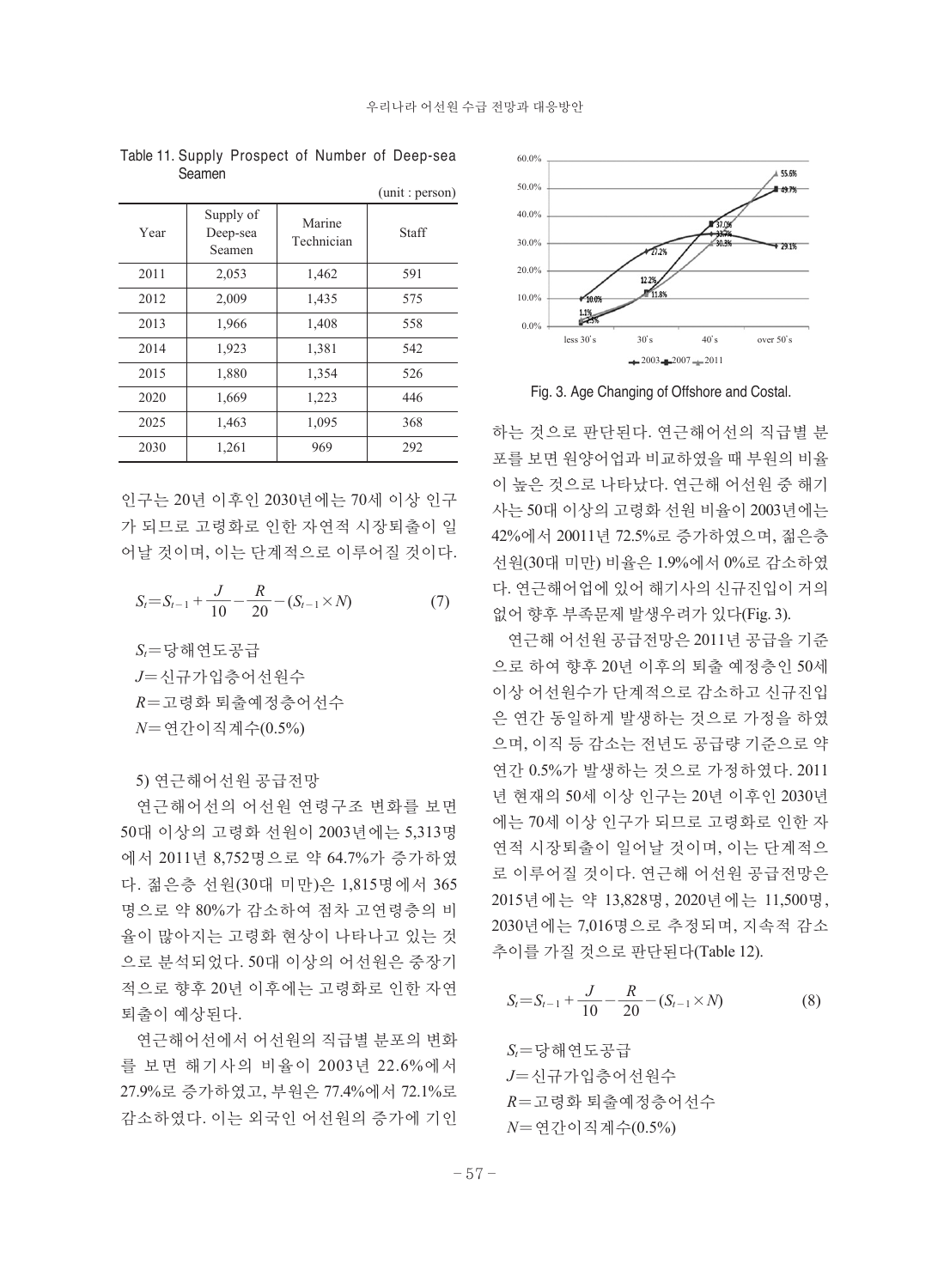|      |                                 |                      | (unit: person) |
|------|---------------------------------|----------------------|----------------|
| Year | Supply of<br>Deep-sea<br>Seamen | Marine<br>Technician | Staff          |
| 2011 | 15,733                          | 4,389                | 11,344         |
| 2012 | 15,253                          | 4,208                | 11,045         |
| 2013 | 14,776                          | 4,028                | 10,748         |
| 2014 | 14,301                          | 3,849                | 10,452         |
| 2015 | 13,828                          | 3,671                | 10,157         |
| 2020 | 11,500                          | 2,794                | 8,707          |
| 2025 | 9,230                           | 1,938                | 7,292          |
| 2030 | 7,016                           | 1,103                | 5,913          |

Table 12. Supply Prospect of Number of Offshore and Costal's Seamen

### Ⅳ. 정책제언 및 결론

본 연구에서는 수산업을 둘러싼 대내외적인 여건을 고려하고 어선원 수요 및 공급 모형을 이 용하여 중장기적인 예측을 하였음을 고려할 때, 추정치에 대한 값들은 매우 의미가 있다고 판단 한다. 또한 본 연구를 통해 추정된 어선원 공급 과 수요를 살펴보면, 2015년에는 수요가 약 15,988∼16,182명, 공급이 15,708명으로 약 280 ∼474명의 선원부족 현상이 발생할 것으로 예상 되며, 2030년에는 약 2,879∼4,638명이 부족할 것으로 추정되었다. 이러한 점을 고려하여 국내 어선원 수급과 관련된 몇 가지 정책제안을 하면 다음과 같다.

첫째, 어선원 중장기 수급분석에 기초한 고용 관련 정책수립 필요하다. 이는 중장기적으로 필 요한 국내어선원 수는 점차적으로 축소될 것으 로 예측되고 있으며, 20톤 이상 연근해 및 원양 어선의 어선원 수급장기예측결과, 2030년에는 약 2,879∼4,638명의 부족이 예상된다. 더불어 장 기적으로 필요한 외국인 선원 수는 점차적으로 증가할 것으로 예측이 된다. 또한 연안 및 근해, 원양, 양식어업 등에 대한 개별적인 어선원(어업 인) 중장기 예측모형을 개발하고 이에 기초한 어업종류별 부족어업인 수 추정이 필요하다. 이 를 위해 어선원 시장수급전망을 토대로 중장기 정책을 사전에 수립하고 체계적으로 세부과제 들을 추진 및 평가하는 것이 필요하다. 그리고 20톤 미만 연근해 어선원의 경우, 어선원 수의 수급 전망예측 분석과 더불어 양식어업 등에 대 한 어업인 공급 및 수요예측을 중장기적으로 분 석하고 이에 기초한 고용관련 정책과제 발굴 및 추진이 필요하다.

둘째, 해양수산부 어업인 수급관리의 이원화 문제를 극복하는 것이 필요하다. 해양수산부 선 원정책과에서는 20톤 이상 연근해 어선 및 상선 의 선원에 대한 복지기본계획을 5년마다 수립하 여 추진하고 있다®. 특히 개정 선원법에 따라 매 년마다 수립되는 복지기본계획에는"선원복지 시설에 대한 장·단기 공급대책","선원복지재 원의 조달, 관리 및 지원에 관한 사항"및"기타 사회복지시스템과의 연계에 관한 사항"등을 포 함하도록 되어 있다. 그러나 20톤 미만 연근해어 선의 어선원 및 양식어업 어업인 등에 대한 문제 는 다루지 않고 있다. 따라서 어업인 수급관리 문 제가 부처 내에서도 이원화 되어 있으므로 이에 대한 개선이 필요하다. 즉 20톤 미만의 어선원 및 양식어업 어업인 등을 포함한 종합적이고 체계 적인 기본계획을 매 5년마다 수립할 필요가 있다. 셋째, 어선원 통계자료 문제 개선 및 선원통계

구축이 필요하다. 20톤 이상 어선척 수 통계자료 는 한국선원복지고용센터의'한국선원통계' 와 해양수산부'등록어선통계'로 구분되고 있 으나 통계적 차이가 발생하고 있다. 자세히 살펴 보면, 1997년의 경우 1,961척, 2000년도 1,144척, 2011년도는 348척 등으로 오차범위는 줄어들고 있으나 여전이 약 350척 정도 차이가 발생되고 있다. 또한 해양수산부 내에 한국선원통계와 등

<sup>6)</sup> 선원법 제107조에 근거하여 선원복지 수요, 전망, 공급대책, 정보제공, 선원 직업안정 등을 포함한 선원복지 에 관한 기본계획(이하"선원복지기본계획"이라 한다)을 5년마다 수립·시행하여야 한다.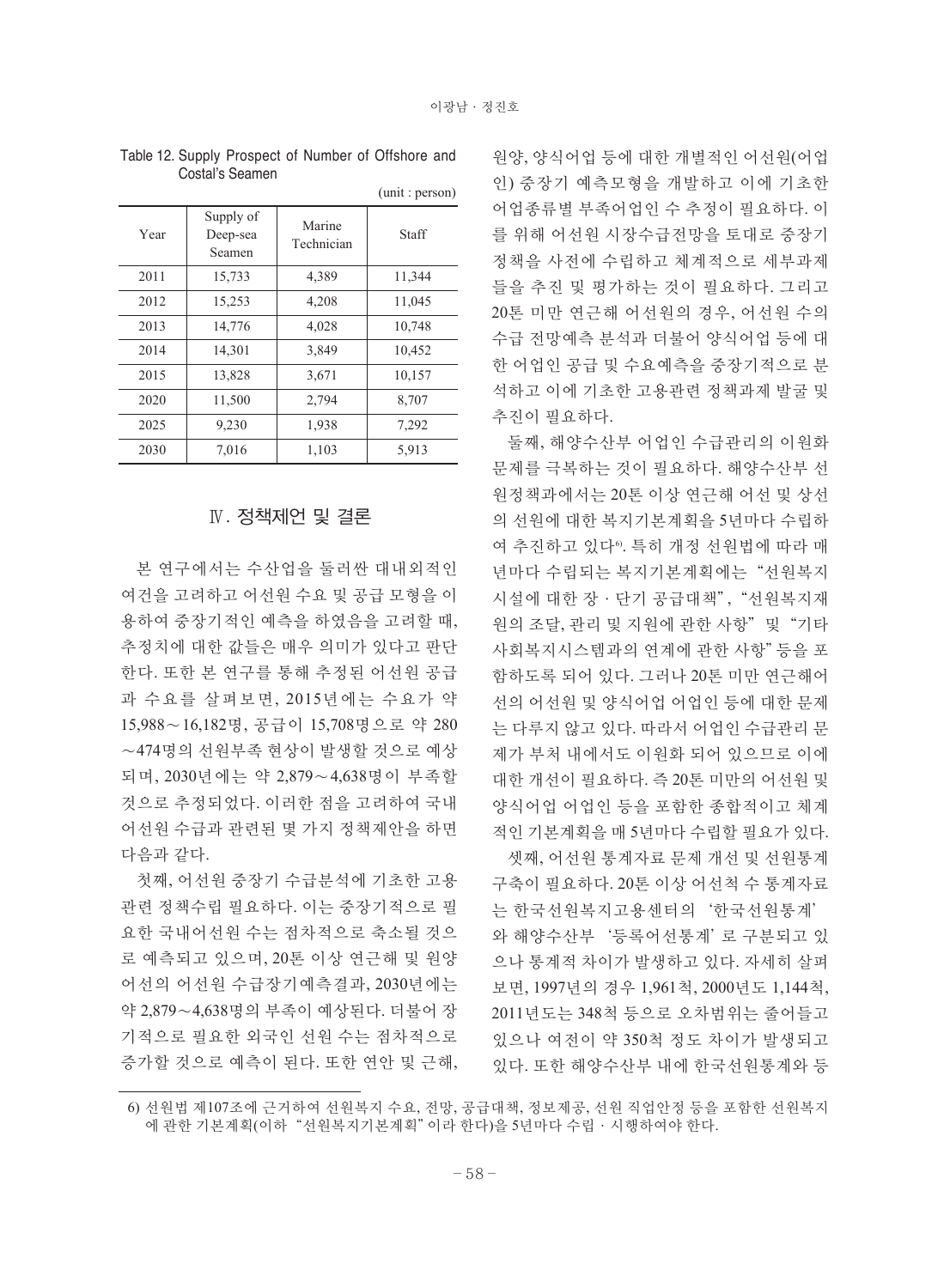록어선통계 사이에 차이가 발생한다는 것은 문 제가 있으며, 이는 선원고용관련 정책수립에 혼 선을 야기할 수 있다. 이를 극복하기 위해 원양 및 연근어선 외국인 선원 통계 구축이 필요하다. 특히 한국선원통계연보의 원양어선 외국인 선 원 통계를 보완하여야 한다. 우선 한국선원복지 고용센터에서 원양어선 승선 외국인 선원 통계 작성 기준을 보완하여야 하며, 원양어선은 꽁치 봉수망, 오징어채낚기 및 북양트롤 등 연중조업 이 아닌 업종은 성어기 때 승선한 인원을 통계 처리하여야 한다. 그러므로 어선원 통계자료는 어선원 관련 정책방안 마련에 기초자료가 되므 로 20톤 이상 어선원에 대한 통계자료를 일치시 키는 작업필요하다.

넷째, 5톤 미만 어선원 보험제도의 개선이 필 요하다. 어선원 및 어선재해보상(어선원보험)은 가입대상이 원양어선을 제외한 모든 연근해 어 업이 해당되고 있다. 특히 5톤 이상의 가입자들 은 의무적으로 가입을 하여야 하지만, 5톤 미만 어선, 가족어선원만 승선하는 어선, 내수면 어선, 양식장 관리선, 시험·연구·조사·지도단속· 교습선 등은 임의 가입을 하고 있는 실정이다. 또한 2011년 말 어선원보험 가입현황을 살펴보 면 10톤 이상은 70∼100% 이나 5톤 미만의 경우 5.4%에 불가한 실정이다". 이는 5톤 미만 어선의 경우 임의 가입이고, 정부 보조율이 70%에 불과 한 실정이므로 생계유지형 어업인이 대부분이 기 때문에 미미하다. 이를 해결하기 위해 어선해 난사고의 위험이 매우 큰 5톤 어선들의 어선원 보험 가입률이 약 5%에 불가하다는 것은 문제 가 있으므로 국가차원에서 어업인 복지 및 조업 안전을 위하여 국고 보조율을 100% 해주는 방 안이 필요하다.

다섯째, 한국선원복지고용센터기능을 강화하 여야 한다. 이는 한국선원복지고용센터의 어선 원 구인·구직 기능의 활성화하는 것이다. 특히 한국선원복지고용센터 어선선원 구인·구직활 동 지원 강화가 필요하고 다양한 채널을 통해 어 선원 구인·구직 정보를 확산시킬 수 있다.

여섯째는 콘텐츠 개발과 홈페이지 운영을 통 한 어선원 이직률 최소화 대책을 마련하는 것이 다. 어선원 시장의 수급 안정화를 위해서는 무엇 보다도 이직률을 최소화하는 대책 마련이 시급 하다. 어선원들의 이직은 3D업종 이미지와 사양 산업으로서의 비전 때문으로, 이를 해결하기 위 해서는 어선원직에 대한 이미지 개선을 홍보할 수 있도록 구체적인 콘텐츠 개발과'어선원 홈 페이지'구축이다.

마지막으로 국제규정(STCW-F)에 따른 수산 계 고등학생의 승선 실습제도의 개선하여야 한 다. 특히 수산계 고등학생이 국제규격에 알맞은 해기사가 되기 위한 조건을 갖추기 위해서는 국 제규정(STCW-F) 자격을 갖추어야 한다. 이럴 경우 수산계 고등학생이 동 프로그램을 활용하 여 졸업할 경우 면허취득이 용이할 것이다.

본 연구는 어선원 중장기 예측을 기존 연구와 차별화하여 새로운 모형을 사용하여 추정하였 으며, 이는 매우 의미있는 분석방법이라고 판단 된다. 자료확보의 한계와 모형설정시 독립변수 선정 문제 등 일부 분석의 한계를 인정하면서 본 연구를 기초로 분석방법과 기업이 더욱 더 발전 되기를 기대해 본다.

#### **REFERENCES**

- Bae, S. J. and Seo, M. S. (1999), "International Tendency of Seamen's Education and our Counterplan for it,"*Journal of Fisheries and Marine Sciences Education*, 11 (2), 115-138.
- Cheon, Y. W. (2001), "Political study on Semen power and short and long term prospective in Fisher," Korea Institute of Maritime and Fisheries Technology.

<sup>7)</sup> 수협중앙회 공제사업부 내부자료